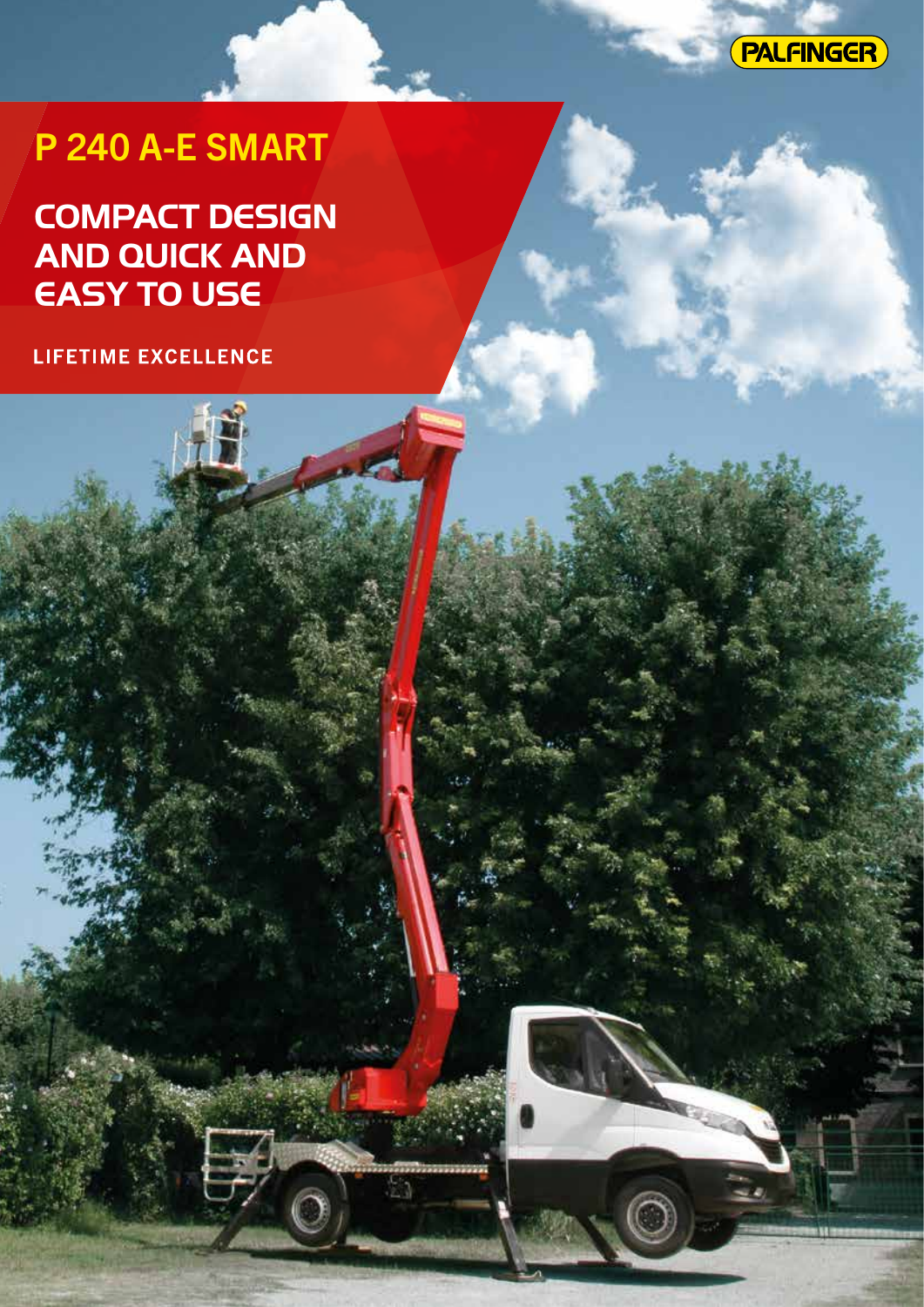#### **STRENGTHS**

- Lightweight and compact double articulated aerial platform for work in tight spaces, mounted on a 3.5 t truck. The double pantograph unit guarantees great versatility and the ability to move over in elevated positions.
- Multifunction electric controls for greater precision, speed, and manoeuvring comfort
- Single stabilisation system for quick positioning
- All metal structural work features cathodic electrodeposition coating, with KTL system patented by PALFINGER.

- 12V socket on basket
- 230V / 16A socket or 110V / 16A 12V socket on basket
- 40 l diesel tank
- Aerial section centring viewer for machine closure
- Air/water line from the column to the basket
- Anti-collision system cab/boom
- Cage rotation 90°+ 90°
- Hour meter
- Painting with cataphoresis process, with KTL system patented by PALFINGER
- Preparation for insulation upgrade ability
- Set of 4 spreader plates with proper housing on the chassis
- Top boom protection.

#### STANDARD MAIN ACCESSORIES

- 12V electric pump for emergency lowering
- 230V / 16A or 110V / 16A electric pump with quick couplings
- Fibreglass basket instead of the standard aluminum version
- 1000V insulation on fibreglass basket
- Fixed rotary lamp on turret
- Folding left and right bordering side, h 200 mm
- Inclinometer with audio alarm signal and signal lights relating to aerial work conditions
- Plastic storage toolbox at the rear
- Protective brushes for arm extension
- Side protection
- Wired remote control for emergency commands.

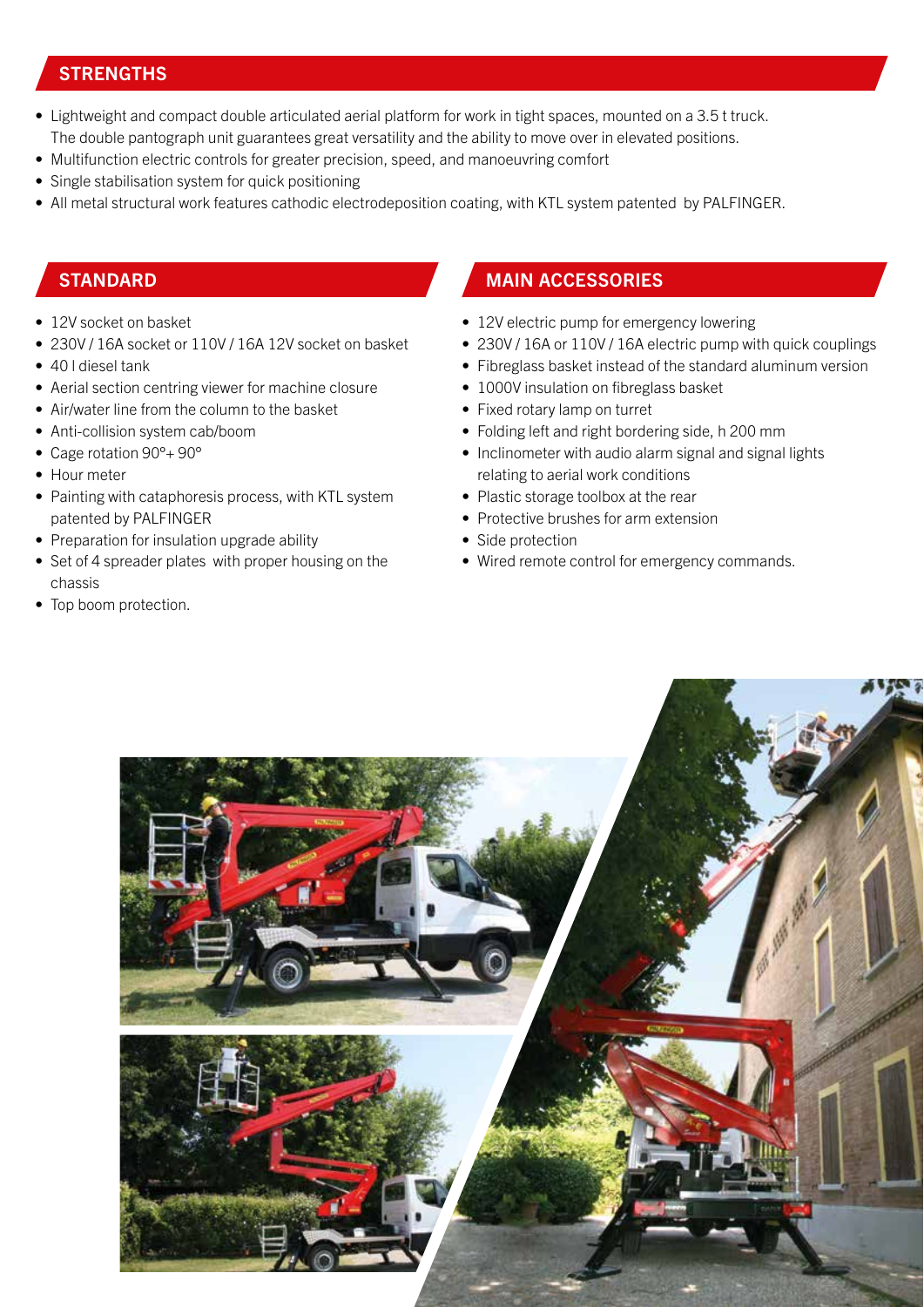### TECHNICAL DATA

| $\sim$ | Max. working height                    | 22.9 m                    |                     | Basket rotation               | $2x90^\circ$                                |
|--------|----------------------------------------|---------------------------|---------------------|-------------------------------|---------------------------------------------|
| . അ    | Max. working height from platform deck | 20.9 m                    |                     | <b>Basket dimensions</b>      | $m1.4 \times 0.84 \times 1.1 h$             |
|        | Max. working outreach                  | 11.6 <sub>m</sub>         |                     | Max. load permitted on basket | 250 kg - 230 kg (FBG)                       |
| ╒╕     | Outrigger width                        | 2.6 <sub>m</sub>          |                     | Stabilization                 | 4, "A"-shaped, direct<br>descent outriggers |
| $\Box$ | Operating angle of main arm            | $-25^{\circ}/+73^{\circ}$ | $\overline{\cdots}$ | Gross vehicle weight          | 3.5t                                        |
|        | Turret rotation                        | 290°                      |                     |                               |                                             |

## WORK AREA





Weights may vary by +/- 5% Technical data may vary by +/- 3% \*230 kg for FBG basket

## DIMENSIONS



2930